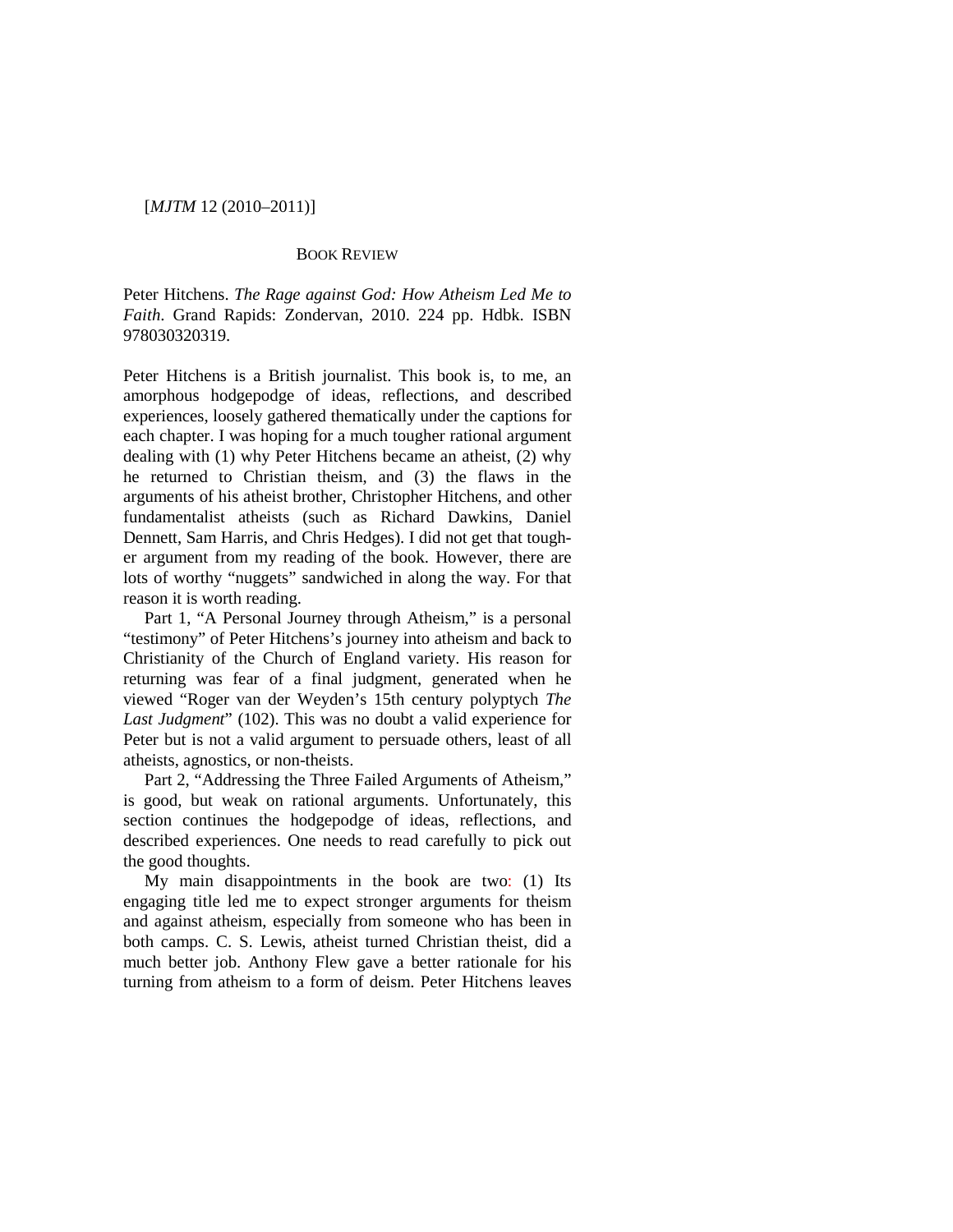## HITCHENS *The Rage against God*

the reader hanging in the air. (2) Though I agree with the positions taken by Peter Hitchens in Part 2, I expected to be treated to a much stronger rationale to show that the three key arguments, used by fundamentalist atheists to defend atheism, are false. My agreement with Peter Hitchens is based more on other reading and my own reflections.

Here are the three failed arguments of atheism put forward in Part 2. Drawing partly on Peter's thoughts, but also on my own reflections and readings elsewhere, this is how I see it:

Argument 1: Conflicts fought in the name of religion are conflicts about religion. They are not. They are conflicts generated by flawed human natures and it just happens that, through most of history, human culture has been overwhelmingly religious. Such conflicts were not due to religion *per se* but to flawed human nature. Similar conflicts have also occurred within atheist or quasi-atheist states in the modern world.

Argument 2: It is possible to determine right and wrong without God. It is not. A defensible and valid concept of the divine is required that, of course, takes into account not just religious and philosophical ideas but also the latest discoveries of science, especially physics, and its understanding of the origin, structure, development, and sustaining of both the macro and micro universe. Without an awareness of an overarching, underlying, immanent, and emergent moral structure to the universe and human nature, anything goes as acceptable ethics. It is not enough for an atheist to argue that ethical values arise naturally out of human interactions in the context of a natural environment. If ethical values arise in such a natural way, then there must be some underlying structure to the universe that allows such ethical values to emerge and with which such values are in harmony. Otherwise, there is no control. Ethics becomes what you make it, what you want it to be, thus the atrocities of modern secular atheist or quasi-atheist states—Russian Stalinism, Northern Korea, Cambodia under the Khmer Rouge, the cultural revolution of China under Chairman Mao, and Nazi Germany. A purely atheistic, secular, and materialistic society has not produced an ethical culture superior to that of religious societies, but it has provided more freedom for flawed human